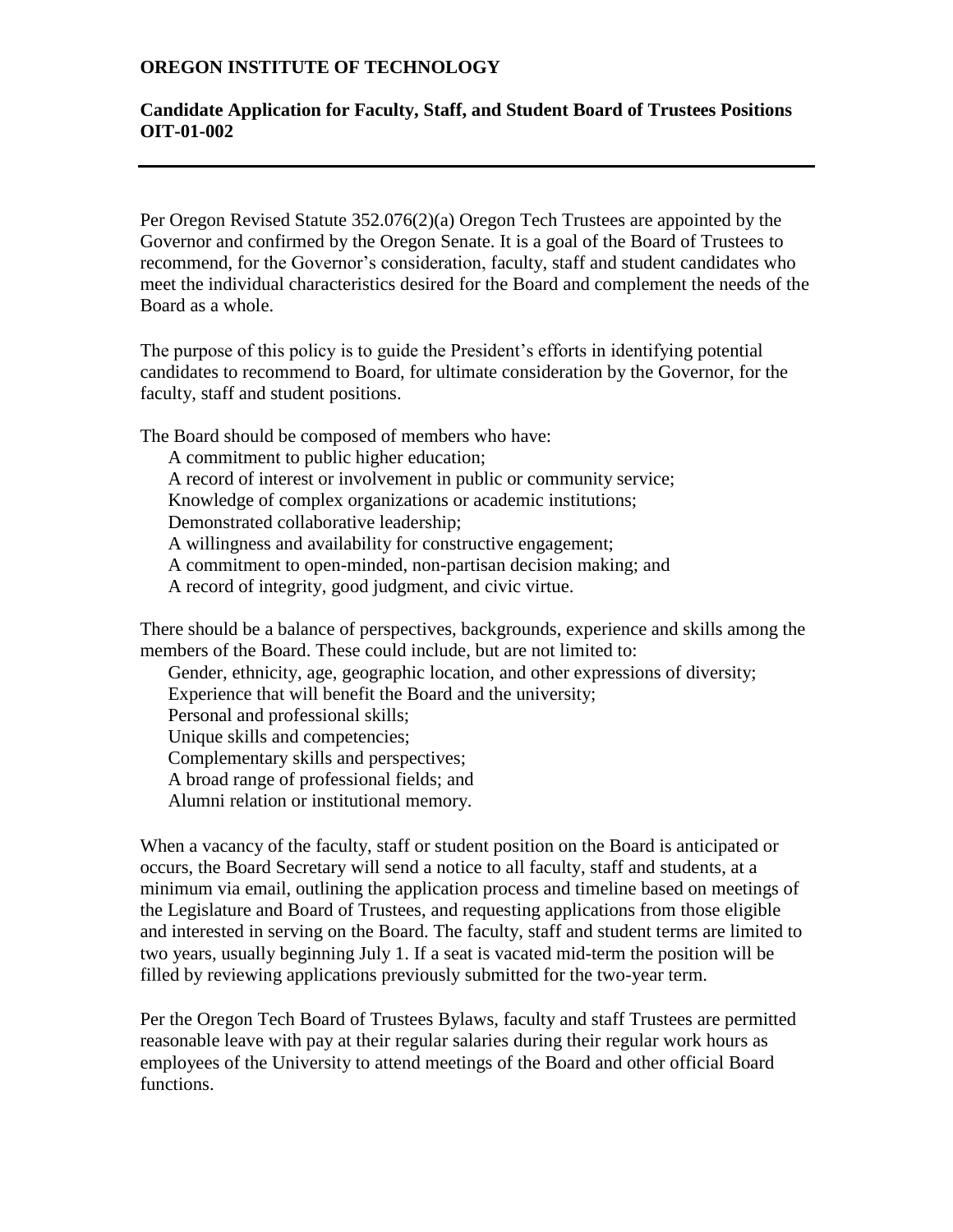The faculty, staff, and student Trustees do not represent a particular constituency when sitting as a Trustee. Per the Board Policy on Ethics and Conflict of Interest, Trustees are expected to put aside parochial interests, keeping the welfare of the entire institution, not just a particular constituency, at all times paramount. Authority is vested in the board collectively and not in any individual Trustee; acting upon parochial interests or for the welfare of a particular constituent or constituency could impede the Trustee's ability to discharge his or her fiduciary duty to the entire institution.

## APPLICATION PROCESS

# **1. Applying**

A complete application packet will include a State of Oregon Executive Appointments Interest Form [\(http://www.oregon.gov/gov/admin/Pages/How\\_To\\_Apply.aspx\)](http://www.oregon.gov/gov/admin/Pages/How_To_Apply.aspx), a short biography (occupation, experience, key tasks, awards; location; professional details; education; boards, philanthropy, activities), a resume, and a statement of interest (a brief paragraph stating why you would like to be a part of the Board of Trustees). Emails with links to information will not be accepted.

All applicants are subject to a background check as part of the Governor's office review. It is important that anything that could potentially be an issue in an applicant's past be identified. Applicants can use a separate piece of paper to disclose this information. Notification about something in an applicant's past does not automatically exclude one from appointment; but it is important that this information is disclosed in the beginning of the process.

Application packets should be typed or printed in black ink and may be submitted by electronic mail to the Board Secretary or hand-delivered or mailed to: Office of the Board of Trustees, Oregon Tech, 3201 Campus Drive, Snell 210, Klamath Falls, OR 97601.

Once an application is submitted it will be placed in the Board's file for consideration for the term-filled position and any non-traditional vacancy during that two year term. An acknowledgment of receipt will be sent to the applicant by the Board Secretary.

### **2. Preliminary Review**

The Board Secretary will determine whether all required information has been provided. Copies of complete applications will be given to the review committee for ranking; the review committee will include the Provost, Vice-Presidents and Associate Vice-Presidents, Faculty Senate President, ASOIT Presidents (alternating between Klamath Falls and Wilsonville) Administrative Council Chair, or their respective designee.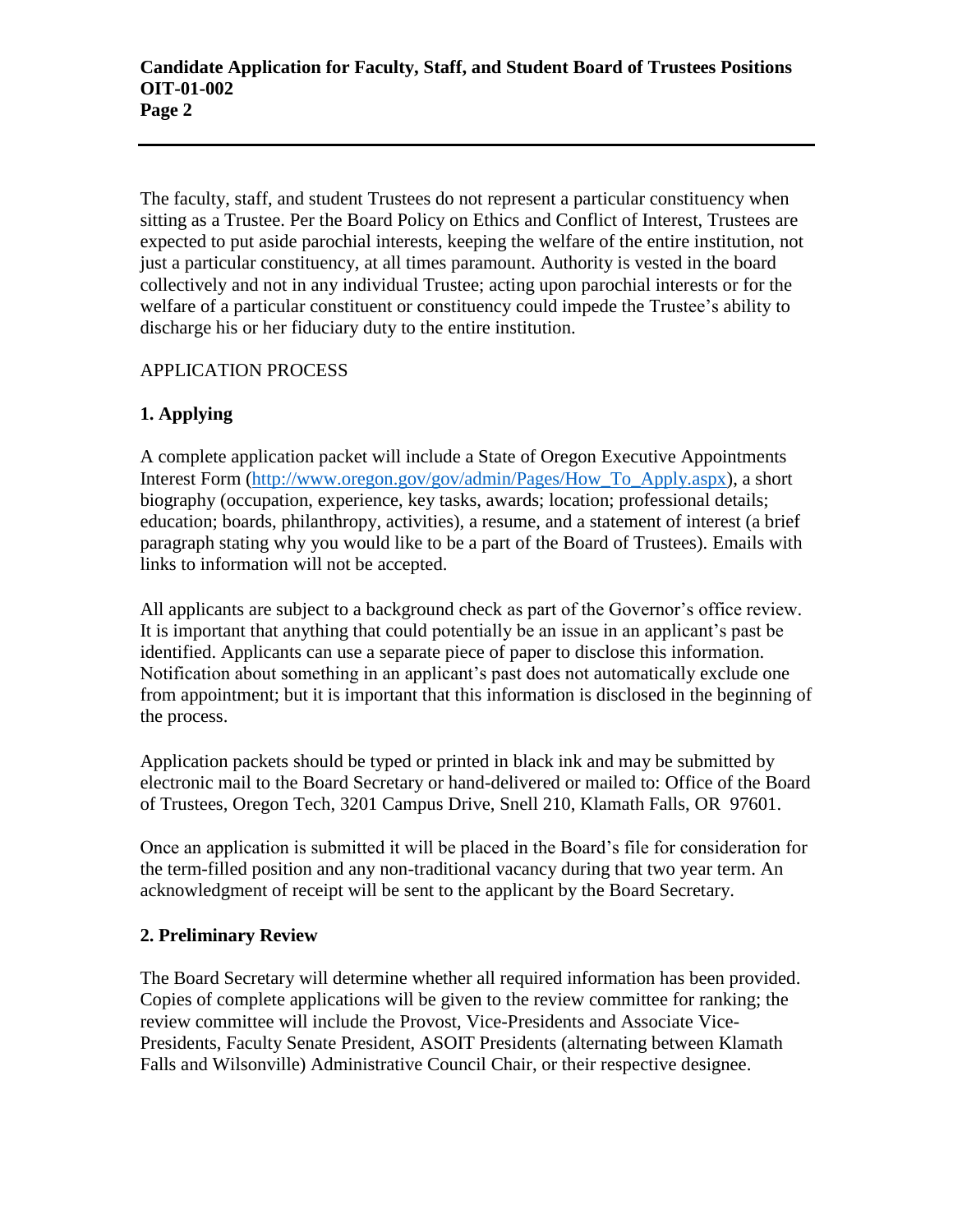A needs assessment, analyzing the present Board membership against the preferred board composition identified in Oregon Tech Policy 01-002, shall be conducted by the Board Secretary, in consultation with the President and Board Chair, and take into consideration the results of the most recent self-assessments conducted by the Board.

When ranking applicants general qualifications that shall be taken into consideration include, but are not limited to:

- experience that will benefit the Board and the university;
- personal and professional skills;
- commitment to perform all trustee responsibilities and duties and ability to commit the time necessary to fulfill such responsibilities and duties;
- a strong record of interest or involvement in higher education or philanthropic activities;
- ability to contribute to Board diversity, including but not limited to gender, ethnicity, race, age, disabilities and geography;
- a history of leadership and achievements that reflects high standards; and
- a reputation at the university as a person of intelligence, integrity, skill, experience and good judgment.

In addition, the impact of any conflicts of interest (or potential conflicts of interest) will be evaluated.

# **3. University President Review**

The application packets and review committee rankings for the top three candidates for each vacancy will be submitted to the President of the University for review. The President may choose to have face-to-face meetings with these candidates. The President will forward one name from this group of candidates, and the application packet, to the Board Chair for each vacancy.

### **4. Board Chair Review**

The Board Chair, in consultation with the Executive Committee, shall review the application packet and make a determination to recommend the applicant to the Governor or request an additional applicant from the President.

Once an applicant is selected, the Board Chair will notify the Board Secretary of the recommendation; the Board Secretary will notify the applicant that they are actively being considered for appointment and forward the complete application packet to the Governor's office for appointment consideration.